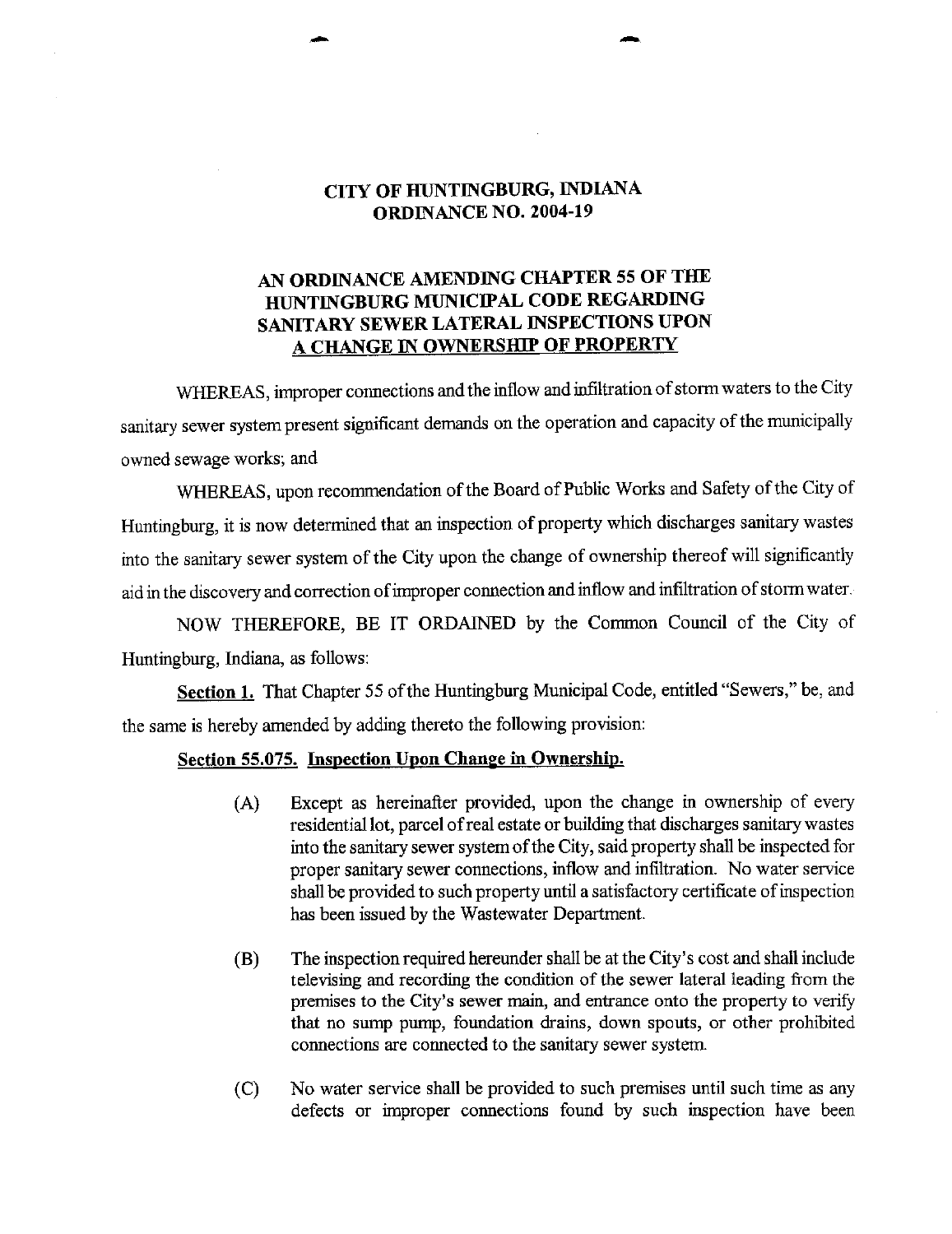corrected at the owner's expense and to the satisfaction of the Wastewater Superintendent, or his designee.

- D) Once inspected, any such property receiving <sup>a</sup> satisfactory certificate of inspection shall not be subject to reinspection under this section for <sup>a</sup> period of five  $(5)$  years.
- E) The owner of any such property who fails or refuses to have said property inspected after transfer pursuant to this section, shall be guilty of an ordinance violation and upon conviction shall be liable for <sup>a</sup> fine in the sum of Twenty-Five Dollars (\$25.00). Each day a violation continues after written notice to the owner for compliance with this section shall constitute a separate offense.

Section 2. This Ordinance shall be in full force and effect from and after its passage by the

Common Council, approval by the Mayor, and publication as required by law.

ADOPTED BY THE COMMON COUNCIL OF THE CITY OF HUNTINGBURG, INDIANA, THIS 29TH DAY OF APRIL, 2004, BY THE FOLLOWING VOTE:

| Nay | Aye              |                      | Abstain | Absent |
|-----|------------------|----------------------|---------|--------|
|     | $\mathbf{X}$     | <b>Eugene Peters</b> |         |        |
|     | $\mathbf{X}_{-}$ | W. Kenneth Sparrow   |         |        |
|     | $\mathbf{X}_{-}$ | Jean Majors          |         |        |
|     | $\mathbf{X}$     | Delmar "Jack" Amos   |         |        |
|     |                  | Marvin L. Boeglin    |         | X      |
|     |                  |                      |         |        |

COMMON COUNCIL OF THE CITYOF HUNTINGBURG, INDIANA

 $B_{V}$ 

Gail N. Kemp, Presiding Officer

ATTEST:

TOTAL:

7.400-

Thomas A. Dippel, Clerk-Treasurer